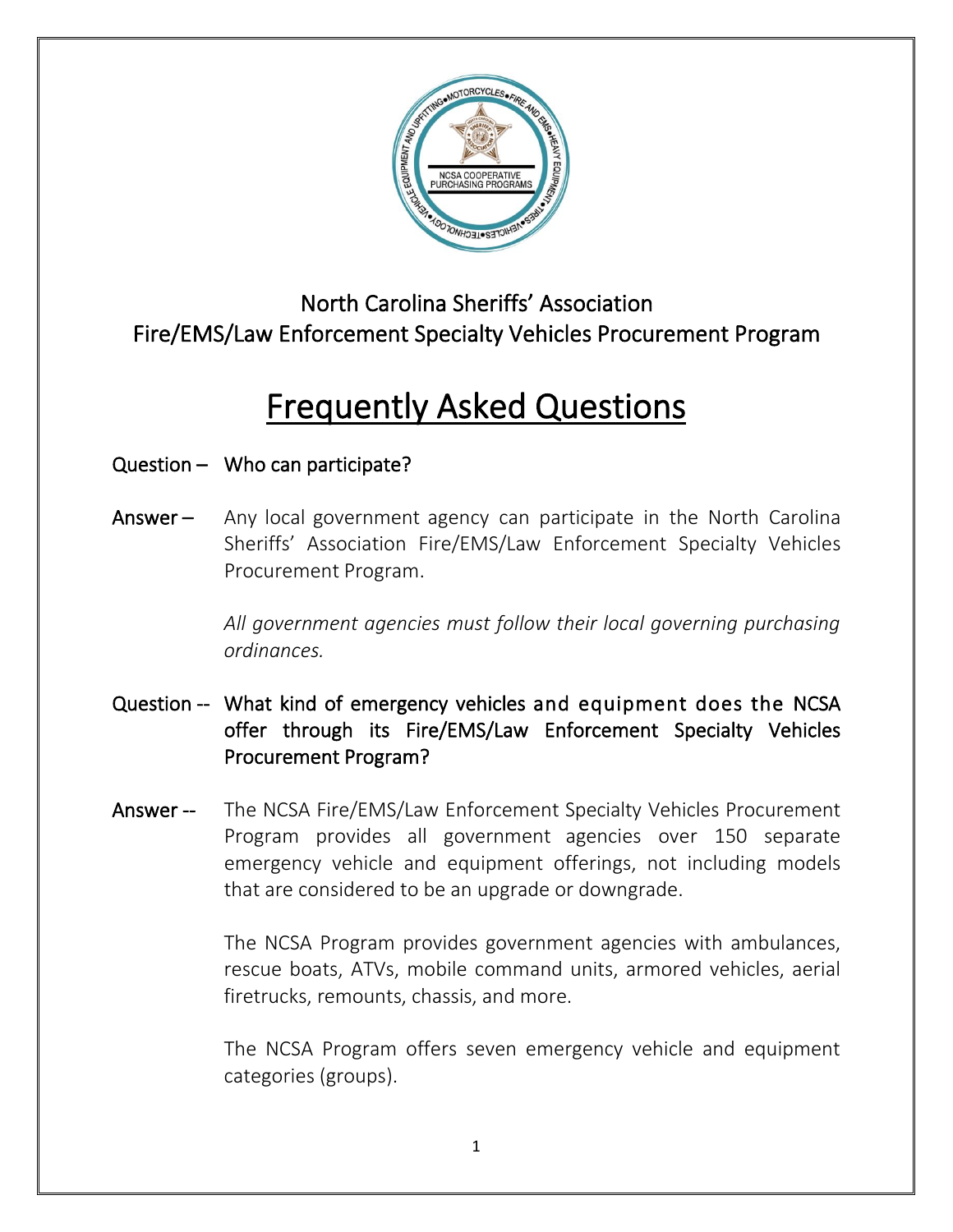### Question -- Does a local government agency have to register or become a member of the North Carolina Sheriffs' Association?

Answer -- No. All government agencies can participate in the NCSA's Fire/EMS/Law Enforcement Specialty Vehicles Procurement Program without joining the North Carolina Sheriffs' Association.

> There is no registration with the North Carolina Sheriffs' Association required and no registration fee required. A government agency does not need to be a member of the North Carolina Sheriffs' Association to purchase off this Fire/EMS/Law Enforcement Specialty Vehicles Procurement Program.

#### Question -- Is there a commission fee?

Answer -- Yes. Vendors must include a three-quarters-of-one percent (.0075) commission fee in their base Bid prices, and their quotes and pricing for all additional equipment items (options), excluding any state regulated fees including tags. The three-quarters-of-one percent fee will be incorporated into, and made a part of, the total invoice amount and shall not be treated or added as a separate line item. Fees are based on the total invoice cost, excluding trade-ins. Trade-ins and other exchanges will not reduce or impact the NCSA commission fee calculation. No other commission fee(s) will be applicable to any transaction relative to the contract.

> This commission fee is non-negotiable and will be collected on all purchase orders using the NCSA Fire/EMS/Law Enforcement Specialty Vehicles Procurement Program.

> This commission fee is used by the North Carolina Sheriffs' Association to continue to support all sheriffs' offices in the State of North Carolina with ongoing support, education, and necessary training.

# Question -- Can the North Carolina Sheriffs' Association help with an Interlocal Purchasing Agreement (ILA) or Master Agreement?

Answer -- Yes! Please contact Jason Bennett, North Carolina Sheriffs'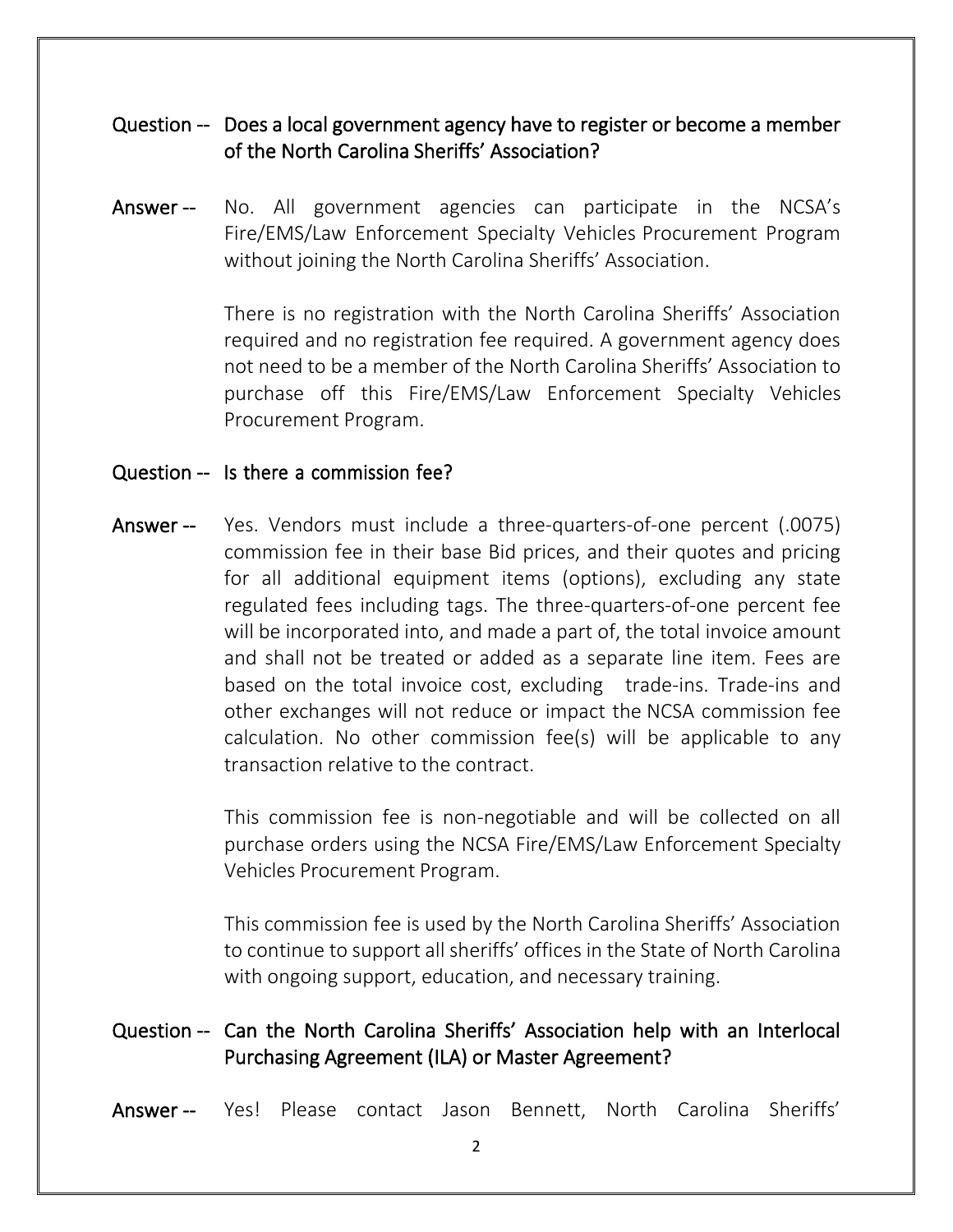Association, at 919-459-8195 or at [jbennett@ncsheriffs.net](mailto:jbennett@ncsheriffs.net) to begin the process of having an ILA established for your county or city.

- Question -- How does the North Carolina Sheriffs' Association choose the vendors on this Fire/EMS/Law Enforcement Specialty Vehicles Procurement Program?
- Answer -- The North Carolina Sheriffs' Association conducts a solicitation for participation throughout the Southeast. The NCSA sends out over 300 solicitations to Fire/EMS/Law Enforcement Specialty Vehicles vendors and manufacturers asking to participate in the NCSA's Fire/EMS/Law Enforcement Specialty Vehicles Procurement Program.

The NCSA develops, with the assistance of vendors and manufacturers within the Southeast a comprehensive listing by vendor/manufacturer of emergency vehicle and equipment specifications that are most popular with government agencies. Once these vehicle and equipment items are submitted, the NCSA goes out to bid on each item.

Each participating Fire/EMS/Law Enforcement Specialty Vehicles vendor or manufacturer is required to submit an electronic bid submission through the Association's online bid system, VendorLink, along with submitting all required cooperative purchasing documentation.

This competitive process provides multiple sources of supply based on a pre-set maximum price which the Customer will pay. Contracts will be awarded to all responsive and responsible bidders. Any VendorLink entries received that do not meet solicitation requirements will be considered non-responsive.

# Question -- How long are the NCSA's Fire/EMS/Law Enforcement Specialty Vehicles Procurement contracts effective?

Answer -- All contracts are effective for 365 days. All contracts become effective on June 18th and will expire on June 17th. A contract may be renewed by mutual agreement between the NCSA and the Contractor, at the sole option and discretion of the NCSA, for up to two additional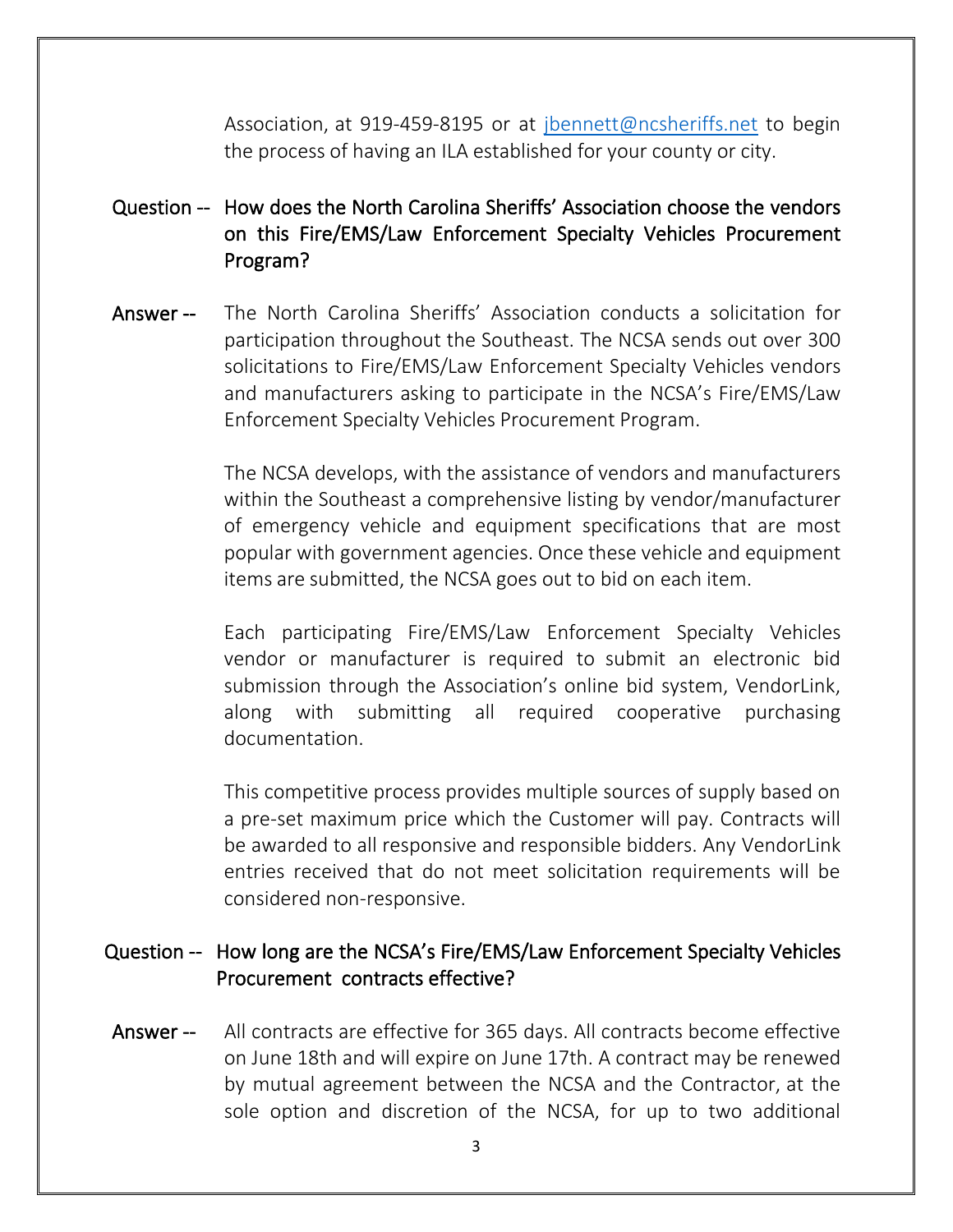consecutive years, on a year-to-year basis.

The NCSA has worked with each contractor to ensure all NCSA pricing is locked in for one full contract year, despite any changes in a vehicle or equipment model year. There are few exceptions of which the NCSA will accept on an individual basis.

#### Question -- If I am the manufacturer can I participate?

Answer -- Manufacturers may hold the contract. If an individual dealer who represents the manufacturer chooses to participate, they must submit their own bid and hold their own contract. The contract holder is responsible for providing the NCSA with a copy of all purchase orders.

> All manufacturers must also ensure any proper warranty work can be completed for all agencies submitting a purchase order.

# Question -- What are the steps to use the North Carolina Sheriffs' Association Fire/EMS/Law Enforcement Specialty Vehicles Procurement Program?

Answer -- Step 1 - Access the North Carolina Sheriffs' Association's Fire/EMS/Law Enforcement Specialty Vehicles Procurement Program's website. You can access the website by typing <https://ncsheriffs.org/procurement> into your internet browser window.

> On the NCSA Fire/EMS/Law Enforcement Specialty Vehicles Procurement website, you will find all emergency vehicle contracts, all equipment listed on our program, the price for each item, an easy-touse vendor directory, and much more. Everything you will need to procure emergency vehicles and equipment off the NCSA Program is found on this website.

> Step 2 - Find the vehicle(s) and/or equipment you wish to purchase by accessing the Fire/EMS/Law Enforcement Specialty Vehicles Procurement page found on the Association's website at [https://ncsheriffs.org/services/fire-ems-law-enforcement](https://ncsheriffs.org/services/fire-ems-law-enforcement-procurement-program)[procurement-program](https://ncsheriffs.org/services/fire-ems-law-enforcement-procurement-program) This page includes the name of each category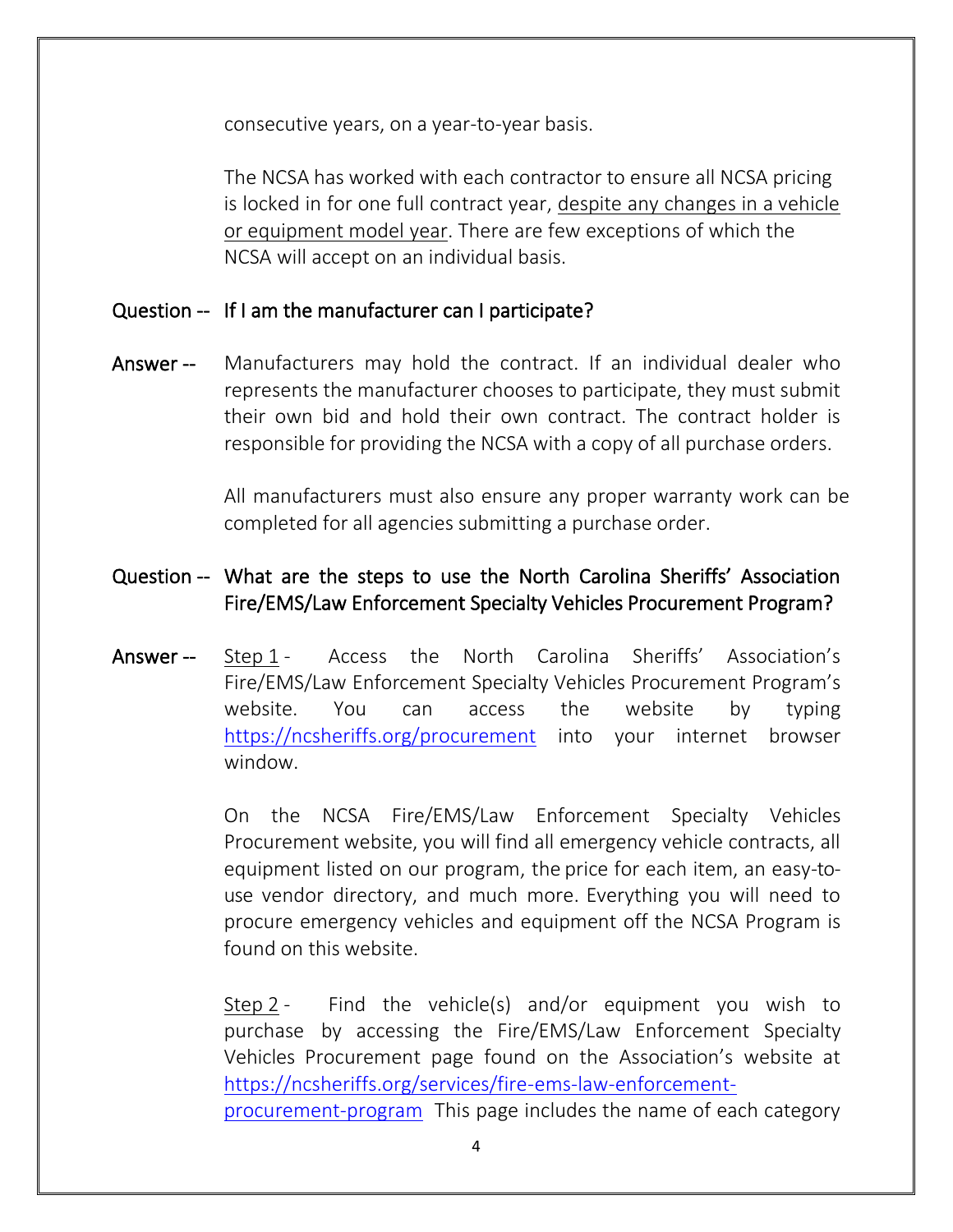(group) and each brand/model broken down by awarded vendor, the base price for each vehicle or equipment, discount percentage offered, and a hotlink to each item's full specification (build sheet) and option sheet which includes information on all standard equipment, available options, and any models that are considered to be an upgrade or downgrade. *Please click on the red build sheet title to access that item's full specification (build sheet) and the red option sheet title to access any information regarding available options.*

Step 3 - Access the NCSA's Vendor Directory by visiting the Association's Fire/EMS/Law Enforcement Specialty Vehicles Procurement website.

Step 4 - Contact the vendor for the vehicle(s) or equipment you wish to purchase to begin the purchasing process.

Step 5 - Issue your purchase order directly to the contracted vendor/manufacturer for the vehicle(s) or equipment you wish to purchase and a copy to the North Carolina Sheriffs' Association to  $amartin@ncsheriffs.net.$  A copy of all purchase orders is due to the NCSA within 10 business days once they have been issued. All dealers/manufacturers involved in a purchase and the purchasing agency must submit a copy of the purchase order.

- Question -- How can a government agency learn more about the NCSA's bidding processes, delivery instructions, requirements for the participating dealers/manufacturers, and more on the NCSA's Fire/EMS/Law Enforcement Specialty Vehicles Procurement Program?
- Answer -- The North Carolina Sheriffs' Association has an official Terms and Conditions document that regulates the Program. A copy of the Terms and Conditions can be found by visiting the Association's Fire/EMS/Law Enforcement Specialty Vehicles Procurement Website.

All contracted dealers/manufacturers have agreed to abide by all Terms